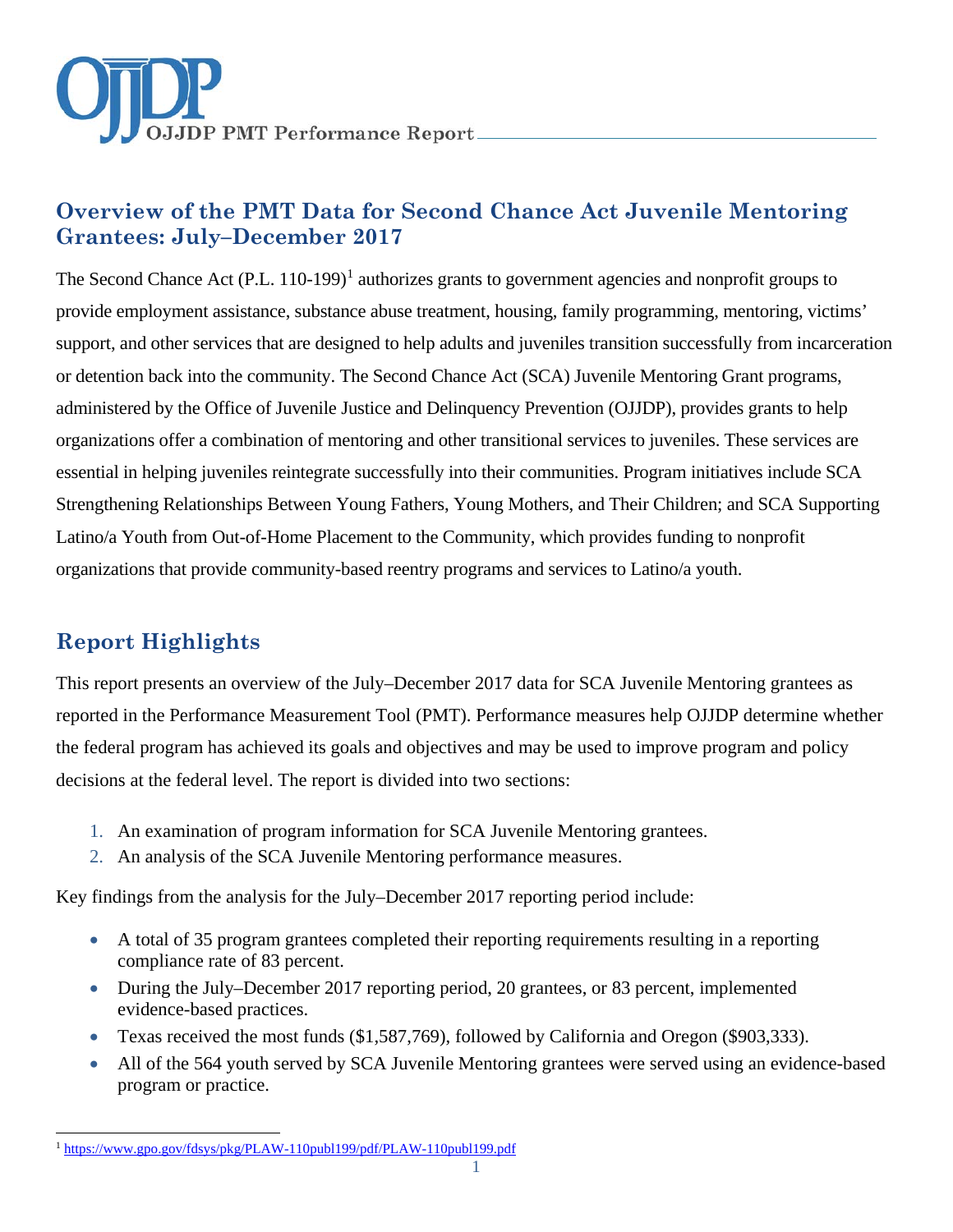- During the reporting period, 66 new program mentors were recruited, and grantees reported a 92 percent mentor retention rate.
- $\bullet$  In the short-term,<sup>[2](#page-1-0)</sup> 14 percent of program youth had a technical violation, and 8 percent of youth were adjudicated for a new offense during the reporting period.
- Overall, 88 percent of the program youth had a desired change in the targeted behavior in the short-term.

## **1. Examination of Program Information**

### *1.1 Reporting Compliance*

Grantees are required to report semi-annually for each active federal award. Table 1, below, presents the compliance rate for grantees reporting for the July–December 2017 reporting period. As the table illustrates, 35 grantees completed reporting requirements, resulting in a compliance rate of 8[3](#page-1-1) percent.<sup>3</sup>

#### **Table 1: Status of Grantee Reporting (July–December 2017)[4](#page-1-2)**

|                              | <b>Status</b>      |             |                 |       |
|------------------------------|--------------------|-------------|-----------------|-------|
| <b>Data Reporting Period</b> | <b>Not Started</b> | In Progress | <b>Complete</b> | Total |
| July-December 2017           |                    |             | 35              | 42    |

## *1.2 Evidence-Based Programming*

OJJDP encourages grantees to use evidence-based practices in their programs. Evidence-based programs and practices include program models that have been shown, through rigorous evaluation and replication, to be effective at preventing or reducing juvenile delinquency or related risk factors. During the July– December 2017 reporting period, 83 percent (*n* = 20) of SCA Juvenile Mentoring grantees implemented evidence-based programs and practices (see figure 1), totaling \$8,003,435.

**Figure 1: Grantees Implementing Evidence-Based Programs and/or Practices (July–December 2017)** 



<span id="page-1-0"></span> $\overline{a}$ <sup>2</sup> Short-term outcomes refer to benefits or changes that youth experience while enrolled in the program for 0 to 6 months after completing the program's requirements. Long-term outcomes refer to benefits or changes that youth experience 6 to 12 months after that participant completes program requirements.

<span id="page-1-1"></span> $3$  Of the 35 grantees who completed reporting requirements, only 24 were operational during the reporting period, meaning they expended grant funds toward program activities. Grantees that were not operational did not provide services and were thus excluded from the analysis of the program information and performance measures.

<span id="page-1-2"></span><sup>4</sup>*N*=42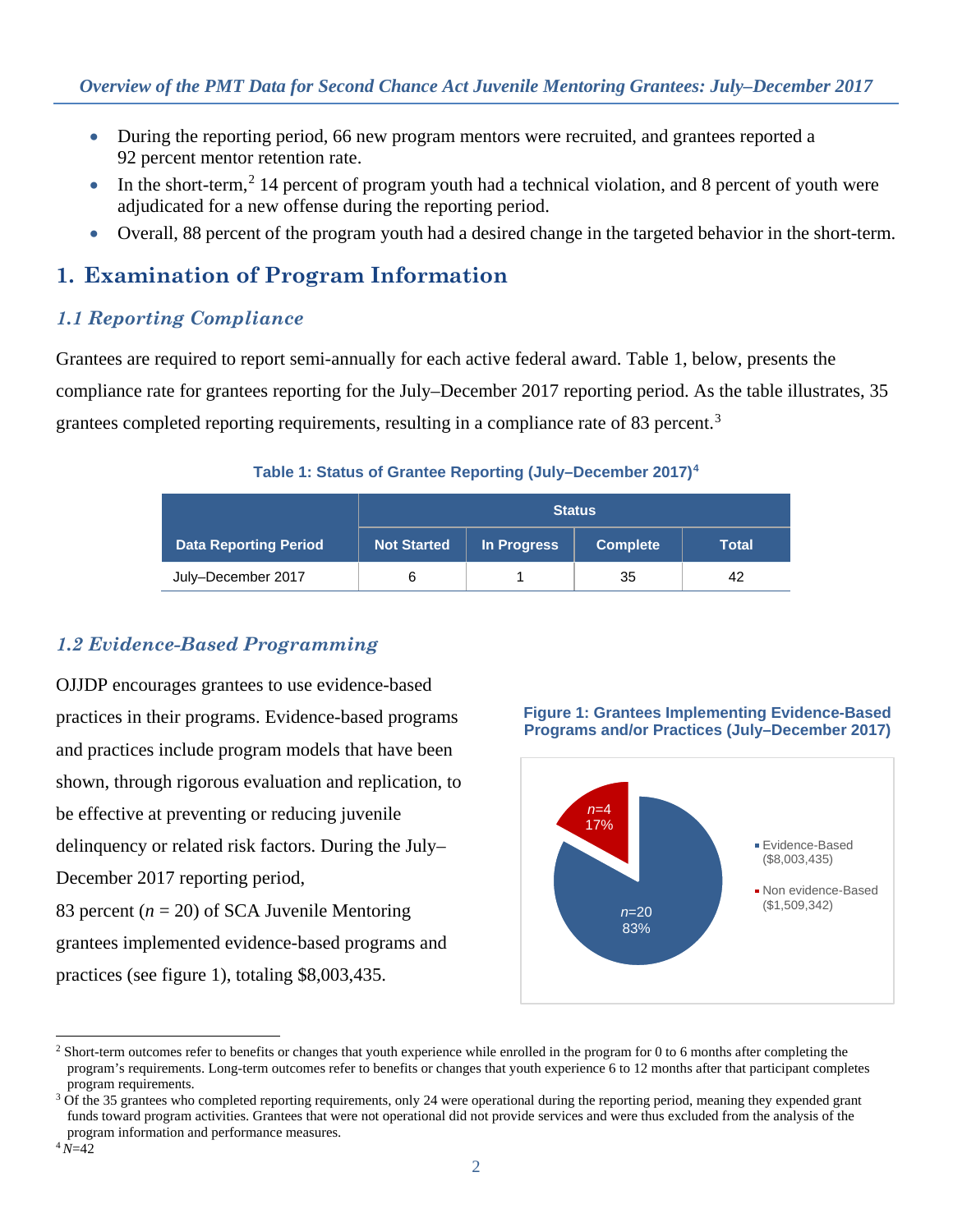#### *1.3 Funding Information*

In examining SCA Juvenile Mentoring award amounts by state or district for the most recent reporting period, Texas received the most funds (\$1,587,769), followed by California and Oregon (\$903,333). A more comprehensive comparison of grant amounts is shown in table 2. [5](#page-2-0)

| <b>State</b> | <b>Number of</b><br><b>Awards</b> | <b>Amount Awarded</b> | <b>State</b>   | <b>Number of</b><br><b>Awards</b> | <b>Amount Awarded</b> |
|--------------|-----------------------------------|-----------------------|----------------|-----------------------------------|-----------------------|
| <b>TX</b>    | 4                                 | \$1,587,769           | <b>NM</b>      | 1                                 | \$419,999             |
| CA           | 2                                 | \$903,333             | <b>NY</b>      | 1                                 | \$342,858             |
| <b>OR</b>    | $\mathfrak{p}$                    | \$903,333             | R <sub>l</sub> | 1                                 | \$342,858             |
| HI           | 2                                 | \$761,926             | DC             | 1                                 | \$341,575             |
| LA           | 2                                 | \$672,825             | GA             | 1                                 | \$341,575             |
| AZ           | $\mathbf{1}$                      | \$483,334             | IN             | 1                                 | \$341,575             |
| <b>NV</b>    | 1                                 | \$483,334             | VA             | 1                                 | \$341,575             |
| MA           | 1                                 | \$483,333             | WI             | 1                                 | \$341,575             |
| <b>CT</b>    |                                   | \$420,000             |                |                                   |                       |

#### **Table 2: Award Amount by State or District (Dollars) (July–December 2017)[6](#page-2-1)**

## **2. Analysis of Performance Measures**

Grantees reported on a number of performance measures, including core measures that are related to OJJDP's mission to provide national leadership, coordination, and resources to prevent and respond to juvenile delinquency and victimization. Core measures include "number of youth served" and "number of youth served with an evidence-based program or practice."

### *2.1 Youth Served/Completing Program Requirements*

All youth served (*n* = 564) by SCA Juvenile Mentoring grantees, were served using an evidence-based program or practice (see table 3). Other measures grantees collect data for includes the number of youth who successfully exit the program. As table 3 displays, 54 percent of the eligible youth  $(n = 79)$  successfully completed program requirements. This is up from 18 percent of youth who successfully exited programs during the January–June 201[7](#page-2-2) reporting period.<sup>7</sup> Each grantee defines the requirements needed for a youth to complete each program. Sometimes a program cannot be completed in the 6 months represented by the

<span id="page-2-0"></span> $\ddot{\phantom{a}}$ <sup>5</sup> The amounts represent the grant program for the life of the award, regardless of when it was awarded, and these amounts do not account for how much funding has been spent during the reporting period.  $6$  N=24.

<span id="page-2-2"></span><span id="page-2-1"></span><sup>&</sup>lt;sup>7</sup> Referenc[e January–June 2017 SCA Mentoring Performance Report](https://ojjdppmt.ojp.gov/help/OJJDP%20RE_DataMemo_SCA_Final_2017_508.pdf) table 4. Performance Measures for Program Youth Served/Completing Program Requirements: January–June 2017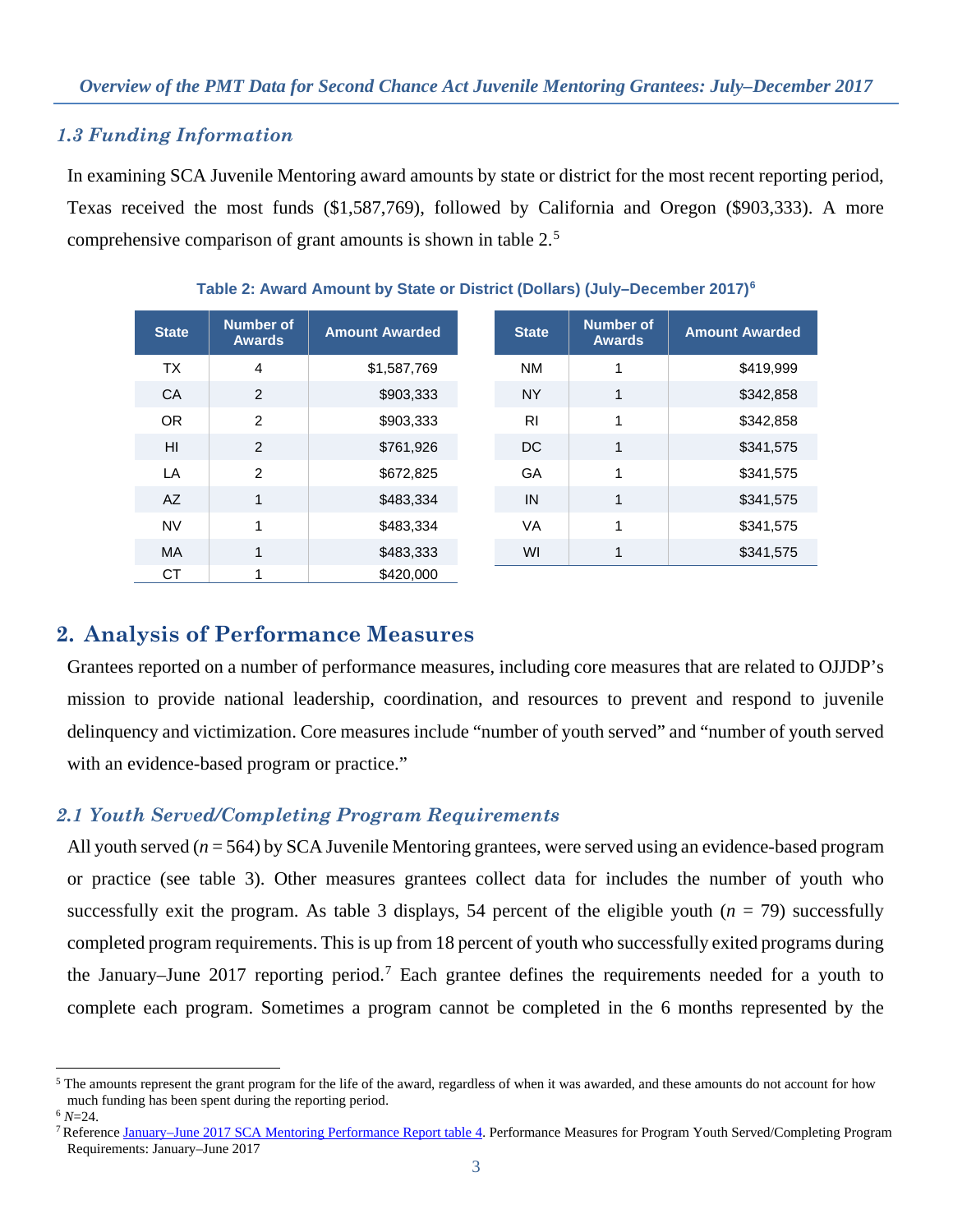reporting period. For example, in one program, youth have to complete 9 months of mentoring to be considered successful. If a youth exits such a program for any reason before 9 months of mentoring is complete, he or she is considered unsuccessful. The lack of a shorter term definition for program completion therefore decreases the overall program completion rate.

**Table 3: Program Youth Served/Completing Program Requirements (July–December 2017[\)8](#page-3-0)**

| <b>Performance Measure</b>                                       | <b>Number of Youth</b> | <b>Completed</b> | <b>Percentage</b> |
|------------------------------------------------------------------|------------------------|------------------|-------------------|
| Program youth served                                             | 564                    | N/A              | N/A               |
| Program youth served using an evidence-based program or practice | 564                    | N/A              | 100%              |
| Program youth completing program requirements                    | 145                    | 79               | 54%               |

### *2.2 Program Youth Recidivism*

The success of the SCA Juvenile Mentoring grant programs is also measured by the reoffending rates of the program youth. Grantees reported the number of youth adjudicated for a short-term violation of the terms of their supervision, commonly referred to as a technical violation, and the number of youth adjudicated for a new delinquent offense during the reporting period. Examples of technical violations include: testing positive for drug or alcohol use, missing a curfew, or lack of employment or attendance at school. Technical violations and new adjudications are measured separately to allow for a better understanding of the population being served by the grant. As table 4 reveals, 249 youth were tracked for technical violations. Of those, 17 youth were committed to a juvenile residential facility, 4 youth were sentenced to adult prison, and 15 youth received some other sentence. Overall, 14 percent of program youth had technical violations during the reporting period, down [9](#page-3-1) percent from the previous reporting period.<sup>9</sup>

|  |  |  |  | Table 4: Adjudications for Technical Violations for Program Youth (July-December 2017) <sup>10</sup> |
|--|--|--|--|------------------------------------------------------------------------------------------------------|
|--|--|--|--|------------------------------------------------------------------------------------------------------|

| <b>Performance Measure</b>                                 | <b>Number of Youth</b> | <b>Percentage</b> |
|------------------------------------------------------------|------------------------|-------------------|
| Program youth tracked (short-term outcome)                 | 249                    | N/A               |
| Program youth committed to a juvenile residential facility | 17                     | 7%                |
| Youth sentenced to adult prison                            | 4                      | 2%                |
| Youth who received some other sentence                     | 15                     | 6%                |
| Total                                                      | 36/249                 | 14%               |

 $\overline{a}$ <sup>8</sup> Number of grantees reporting on these measures range from 7 to 17.

<span id="page-3-1"></span><span id="page-3-0"></span><sup>9</sup> Referenc[e January–June 2017 SCA Mentoring Performance Report](https://ojjdppmt.ojp.gov/help/OJJDP%20RE_DataMemo_SCA_Final_2017_508.pdf) table 7. Adjudications for Technical Violations for Program Youth: January–June 2017

<span id="page-3-2"></span><sup>&</sup>lt;sup>10</sup> 11 grantees reported on this measure.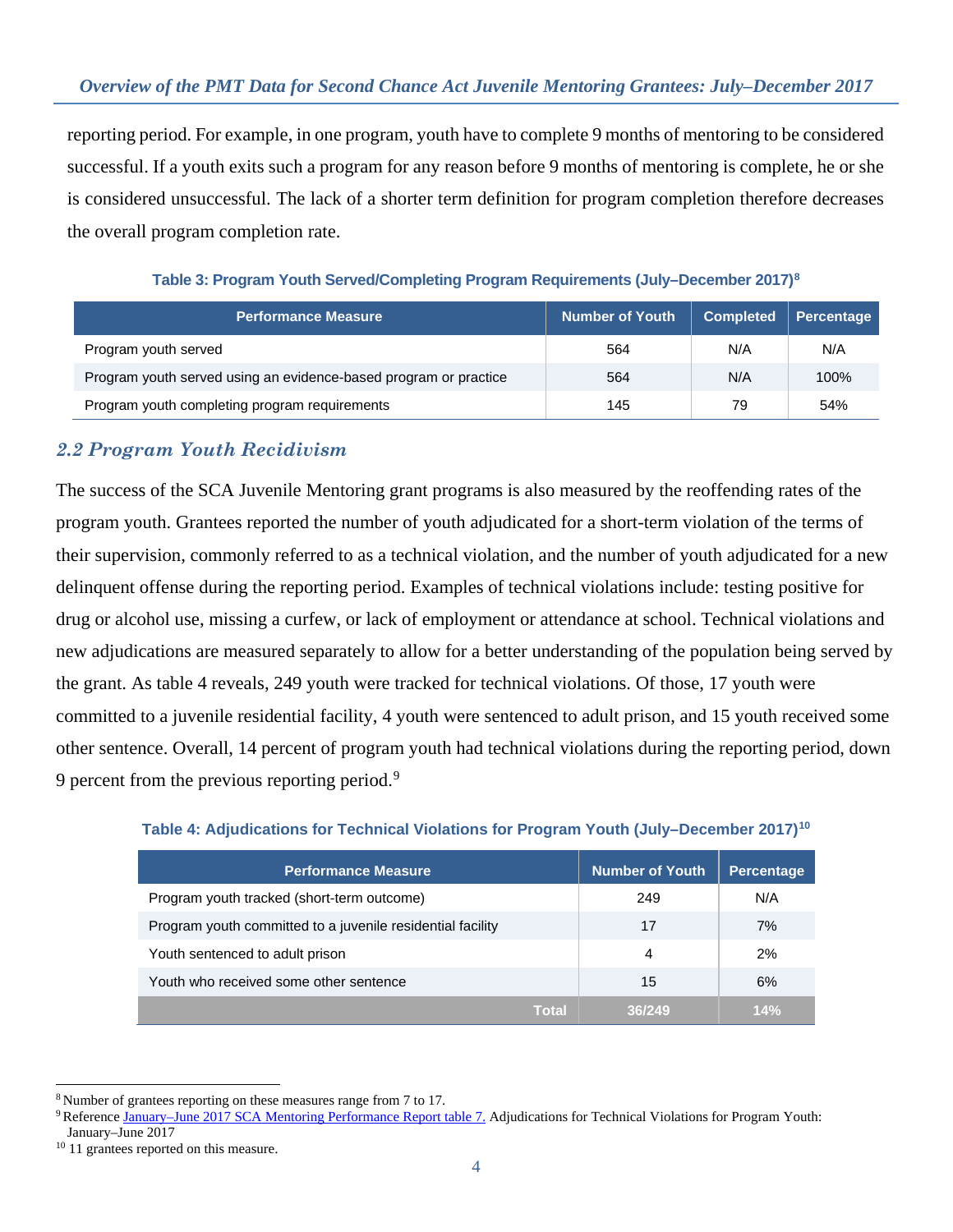As shown in table 5, of the 237 program youth who were tracked for adjudication for a new delinquent offense, 8 percent  $(n = 19)$  were adjudicated during the reporting period. This includes program youth committed to a juvenile residential facility and youth sentenced to adult prison. When compared to the previous reporting period, the short-term recidivism rate decreased more than 50 percent.<sup>[11](#page-4-0)</sup> This notable drop suggests that mentoring grant programs are having a positive impact on the youth being served.

| <b>Performance Measure</b>                                   | <b>Number of Youth</b> | <b>Percentage</b> |
|--------------------------------------------------------------|------------------------|-------------------|
| Program youth tracked for adjudications (short-term outcome) | 237                    | N/A               |
| Program youth committed to a juvenile residential facility   | 5                      | 2%                |
| Youth sentenced to adult prison                              | 9                      | 4%                |
| Youth given some other sentence                              | 5                      | 2%                |
| Total                                                        | 19/237                 | 8%                |

**Table 5: Recidivism Measures for Program Youth Tracked (July–December 2017)[12](#page-4-1)**

## *2.4 Youth Target Behaviors*

Table 6 presents program data on youth whose selected target behaviors improved in the short-term. A target behavior is one that a grantee has chosen to track for youth served by a particular program; it measures a positive change in a behavior such as social competence, family relationships, antisocial behavior, and community involvement. The largest improvement was observed with youth receiving services for substance use with 96 percent of youth served demonstrating a positive change. This was followed by positive parenting behaviors (92 percent). Overall, 88 percent of program youth had a desired change in a targeted behavior.

| <b>Target Behavior</b>              | <b>Youth Served</b> | <b>Youth with Intended</b><br><b>Behavior Change</b> | <b>Percentage of Youth with</b><br><b>Intended Behavior Change</b> |
|-------------------------------------|---------------------|------------------------------------------------------|--------------------------------------------------------------------|
| Substance Use                       | 46                  | 44                                                   | 96%                                                                |
| <b>Positive Parenting Behaviors</b> | 168                 | 154                                                  | 92%                                                                |
| <b>Prosocial Behavior</b>           | 63                  | 57                                                   | 90%                                                                |
| Social Competence                   | 73                  | 65                                                   | 89%                                                                |
| Community Involvement               | 99                  | 87                                                   | 88%                                                                |
| Perception of Social Support        | 45                  | 39                                                   | 87%                                                                |
| <b>Employment Status</b>            | 111                 | 97                                                   | 87%                                                                |
| Antisocial Behavior                 | 83                  | 69                                                   | 83%                                                                |
| <b>Family Relationships</b>         | 114                 | 94                                                   | 82%                                                                |
| <b>Overall</b>                      | 802                 | 706                                                  | 88%                                                                |

#### **Table 6: Change in Short-Term Target Behaviors Among Program Youth (July–December 2017)[13](#page-4-2)**

 $\overline{a}$ 

<span id="page-4-0"></span><sup>&</sup>lt;sup>11</sup> Reference [January–June 2017 SCA Mentoring Performance Report table 8.](https://ojjdppmt.ojp.gov/help/OJJDP%20RE_DataMemo_SCA_Final_2017_508.pdf) Recidivism Measures for Program Youth Tracked: January–June 2017

<span id="page-4-1"></span><sup>&</sup>lt;sup>12</sup> 10 grantees reported on this measure.

<span id="page-4-2"></span><sup>&</sup>lt;sup>13</sup> Number of grantees reporting on this measure during the reporting period varies from 3 reporting on prosocial behavior, community involvement, and perception of social support and 8 grantees reporting on family relationships.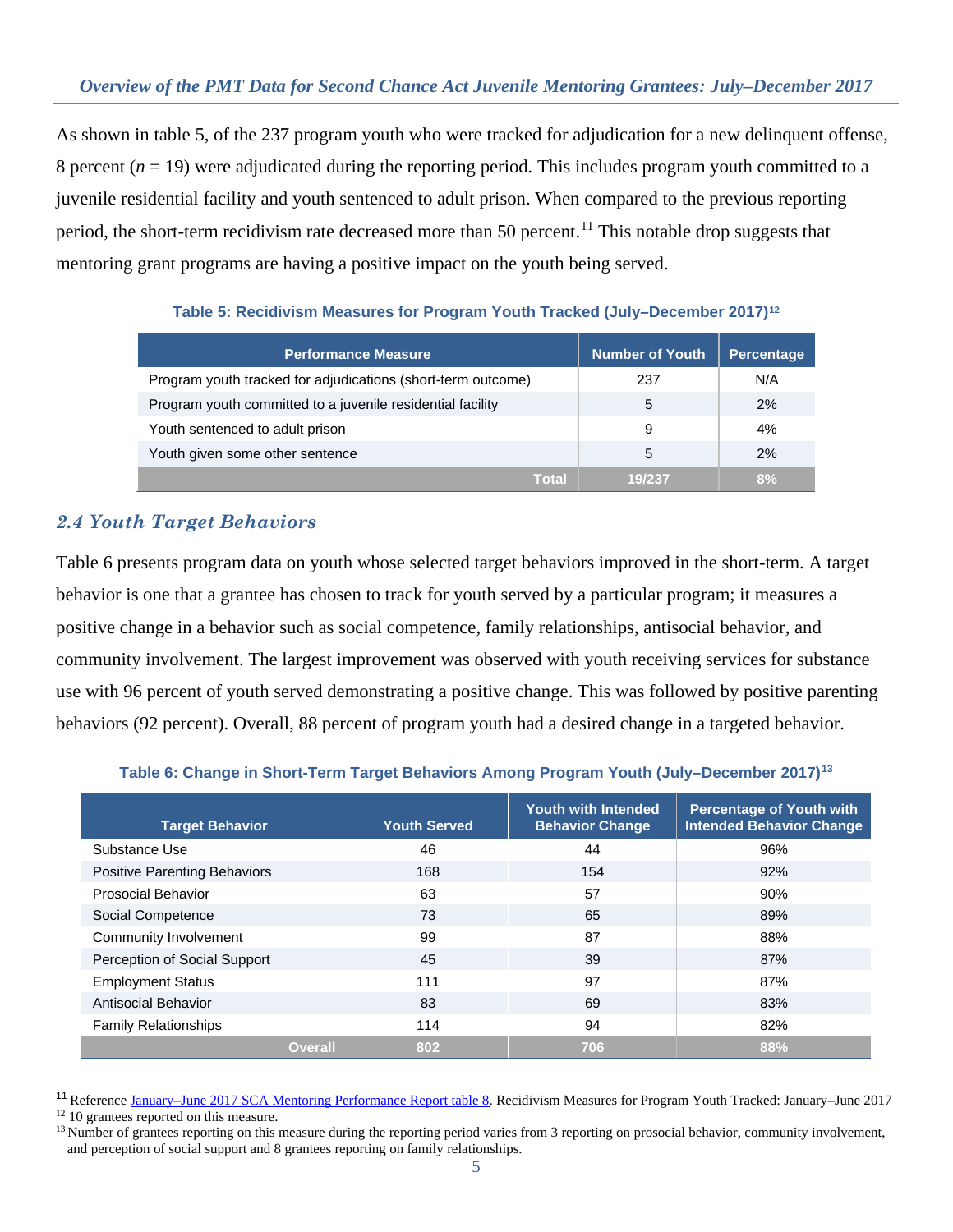#### *2.3 Program Youth Services*

Grantees also provided youth with substance-use counseling, mental health, and housing services (figure 2). Of the 130 youth identified as needing substance-use counseling, 112 youth, or 86 percent, actually received this service. In addition, 64 percent of eligible youth (*n =* 55) received mental-health services, and 48 percent  $(n = 30)$  of youth in need of housing successfully found housing during the reporting period. The number of youth assessed as needing services compared with the actual enrollment in the provided services could differ within the reporting cycle. Youth may have been assessed in a prior reporting period, and actual enrollment could be delayed into a future reporting period. In addition, SCA Juvenile Mentoring programs also accept referrals for participants who have been assessed from another agency. These two factors contribute to the variation in the number of participants assessed as needing various services compared with the number enrolled.





#### *2.5 Program Mentors*

 $\overline{a}$ 

Performance measure data about the program mentors were also collected. During the reporting period, 66 new program mentors were recruited (table 7). Grantees reported that 100 out of 114 mentors, or 88 percent, who began training successfully completed training during the reporting period. Moreover, of those mentors tracked for increased knowledge following training, 72 percent reported that they learned more about their program after completing training.

<span id="page-5-0"></span><sup>&</sup>lt;sup>14</sup> Number of grantees reporting on these measures range from 11 to 13.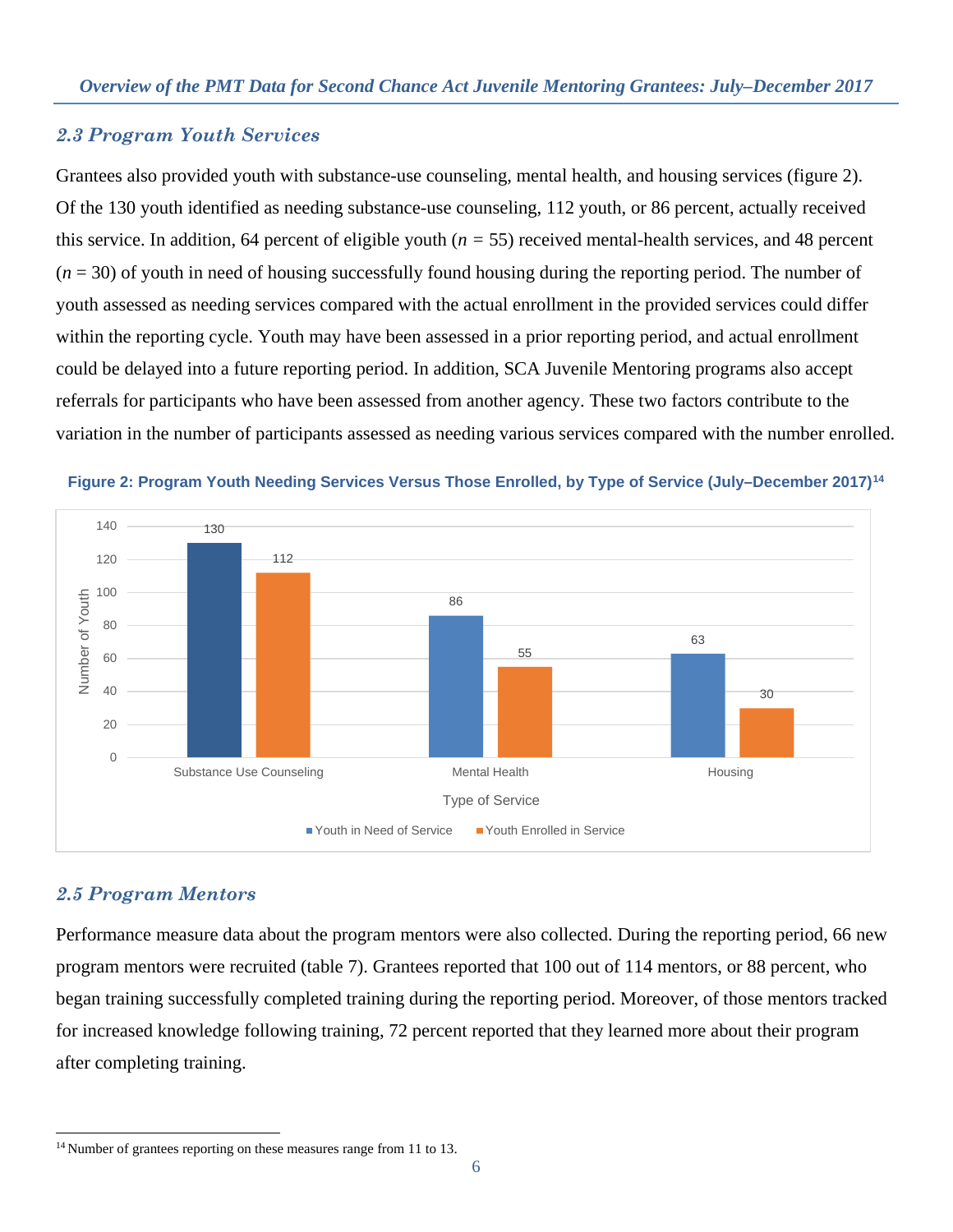| <b>Performance Measure</b>                               | Number of Mentors | <b>Completed</b> | Percentage |
|----------------------------------------------------------|-------------------|------------------|------------|
| Program mentors recruited                                | 66                | N/A              | N/A        |
| Mentors successfully completing training                 | 114               | 100              | 88%        |
| Trained mentors with increased knowledge of program area | 103               | 74               | 72%        |

**Table 7: Program Mentor Recruiting and Training (July–December 2017)[15](#page-6-0)**

### *2.6 Mentor Retention*

Finally, grantees reported on the number of program mentors retained by the program within the reporting period. Recruiting and retaining mentors is a major challenge for mentoring organizations, and research has shown that individuals are more likely to remain in mentoring programs if they feel adequately prepared to serve as mentors.<sup>[16](#page-6-1)</sup> The mentor retention rate was 92 percent during the reporting period (table 8), which suggests mentors are equipped with the knowledge and tools they need to successfully perform their duties.

#### **Table 8: Mentor Retention Rate (July–December 2017)[17](#page-6-2)**

| <b>Performance Measure</b> | Number of<br><b>Mentors</b> | <b>Number of Active Mentors</b>  | <b>Percentage</b> |
|----------------------------|-----------------------------|----------------------------------|-------------------|
| Mentor retention rate      | 153 mentors                 | 141 active mentors <sup>18</sup> | 92%               |

## **Summary**

Overall, 35 grantees completed reporting requirements for a compliance rate of 83 percent. Additionally, 83 percent of SCA Juvenile Mentoring grantees implemented evidence-based programs and practices, which are proven to be effective at preventing or reducing juvenile delinquency or related risk factors. All of the 564 youth served by SCA Juvenile Mentoring grantees were served using an evidence-based program or practice. Additionally, more than half, or 54 percent of youth successfully completed program requirements, an 18 percent increase from the previous reporting period. During the reporting period, 66 new program mentors were recruited, and grantees reported a 92 percent mentor retention rate. The high retention rate could be attributed in part to the number of grantees who reported an increase in knowledge following training, since mentors who feel as though they are adequately prepared are more likely to stay in programs. Grantees reported that 88 percent of mentors who began training successfully completed training during the reporting period, and of those

 $\ddot{\phantom{a}}$ <sup>15</sup> Number of grantees reporting on these measures range from 10 to 12.

<span id="page-6-1"></span><span id="page-6-0"></span><sup>16</sup>See Adrienne Fernandes-Alcantara. Vulnerable Youth: Federal Mentoring Programs and Issues, (Congressional Research Service, 2017) <https://fas.org/sgp/crs/misc/RL34306.pdf>

<span id="page-6-2"></span><sup>&</sup>lt;sup>17</sup> 16 grantees reported on this measure.

<span id="page-6-3"></span><sup>&</sup>lt;sup>18</sup> Active mentors are the number of mentors retained during the reporting period.